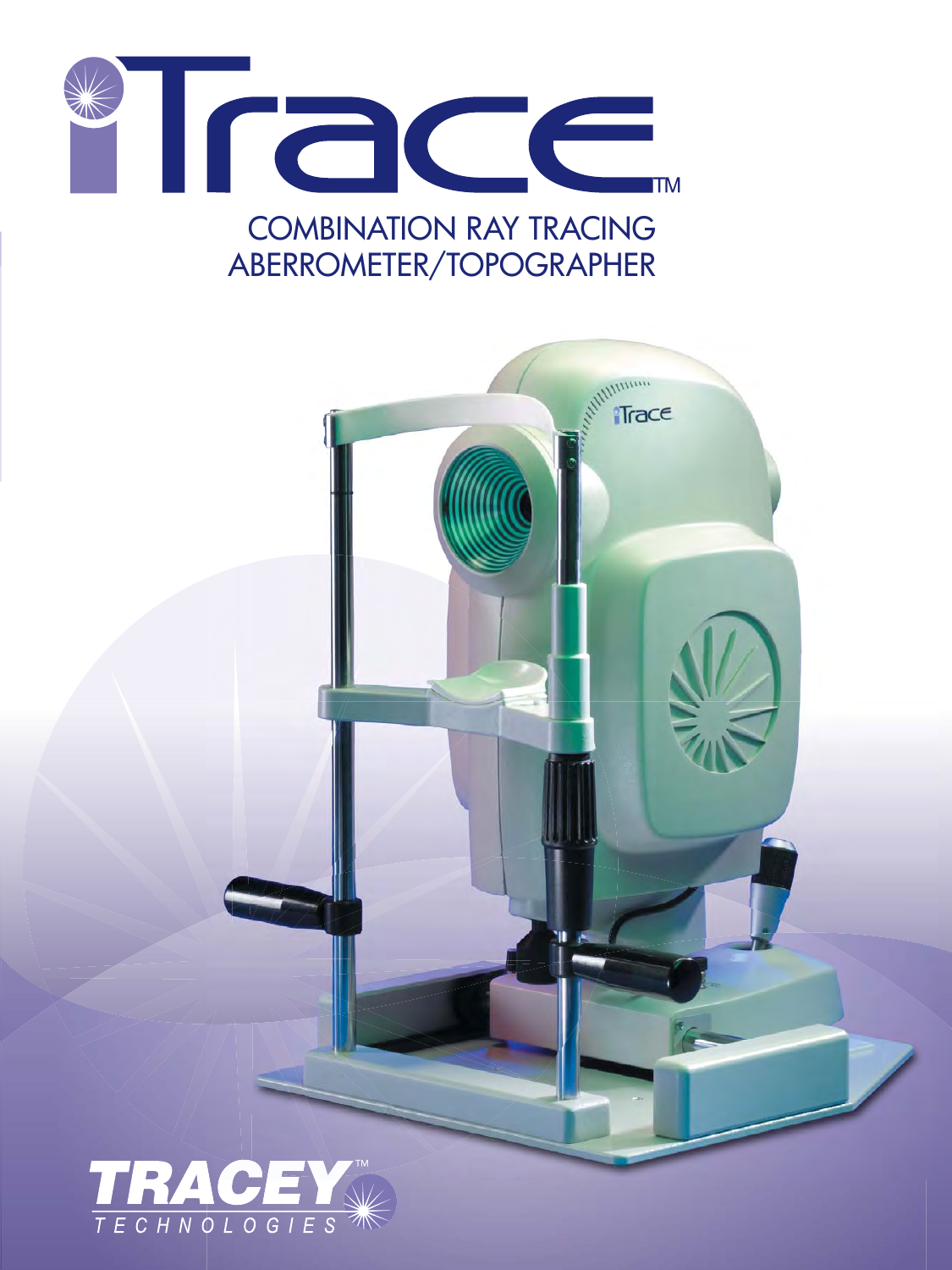**Ray Tracing Technology** *The iTrace's patented ray* 

*tracing technology rapidly projects sequential thin into the eye to measure the patient sees.*

*beams of near-infrared light forward aberrations - just like* 





**Retinal Spot Pattern**  *The light rays project a pattern on the retina and the sophisticated iTrace software analyzes the pattern and measures visual function.*

Yesterday's terms of sphere and cylinder were once adequate to describe vision distortions and represented the full extent of what was correctable with conventional spectacles or contact lenses. However, many patients will not achieve good vision with only conventional correction due to higher order aberrations, such as coma, spherical aberration, trefoil, etc. (termed "aberropia"). A new and comprehensive diagnostic tool, the aberrometer, is necessary to fully measure, understand and treat higher order aberrations. An aberrometer can analyze the amount and location of the aberropia and in the case of the iTrace, can distinguish the source of the aberropia in the eye's visual system. You cannot treat what you can't measure and now with the iTrace you can measure virtually all of a patient's aberrations.

## **THE SCIENCE** Behind the iTrace

Ray Tracing differs from other methods for measuring aberrometry. Other methods, particularly Hartmann-Shack-based systems use technology developed for measuring telescopes. However, human eyes are dynamic rather than static visual systems like telescopes, therefore human eyes require a dynamic measuring technology like Ray Tracing. Ray Tracing also eliminates data confusion, a particular weakness with Hartmann-Shack devices. The iTrace knows where each individual beam lands on the retina and can graph and measure with confidence in the location of each spot.



The iTrace uses the principle of ray tracing that was developed from space and defense industry applications to track satellites and missiles. Tracey Technologies adapted this technology to objectively measure the total refractive power of the eye. Unlike other wavefront systems, the iTrace uses this ray tracing capability to assess complete visual function and quality of vision. The iTrace measures both lower and higher order ocular aberrations - achieving a new level of accuracy, speed and dynamic range not possible with conventional refractive techniques.

## RAY TRACING the Technology

The iTrace is the most accurate aberrometer available today. The iTrace rapidly projects 256 sequential, parallel thin laser light beams through the pupil within milliseconds. Charting the precise position where each of the beams land on the retina, the iTrace integrates these retinal spot positions to measure overall visual performance. Powerful software tools generate graphical displays of the data to provide complete analysis of the patient's visual function.



## **ABERROMETRY** for Aberropia